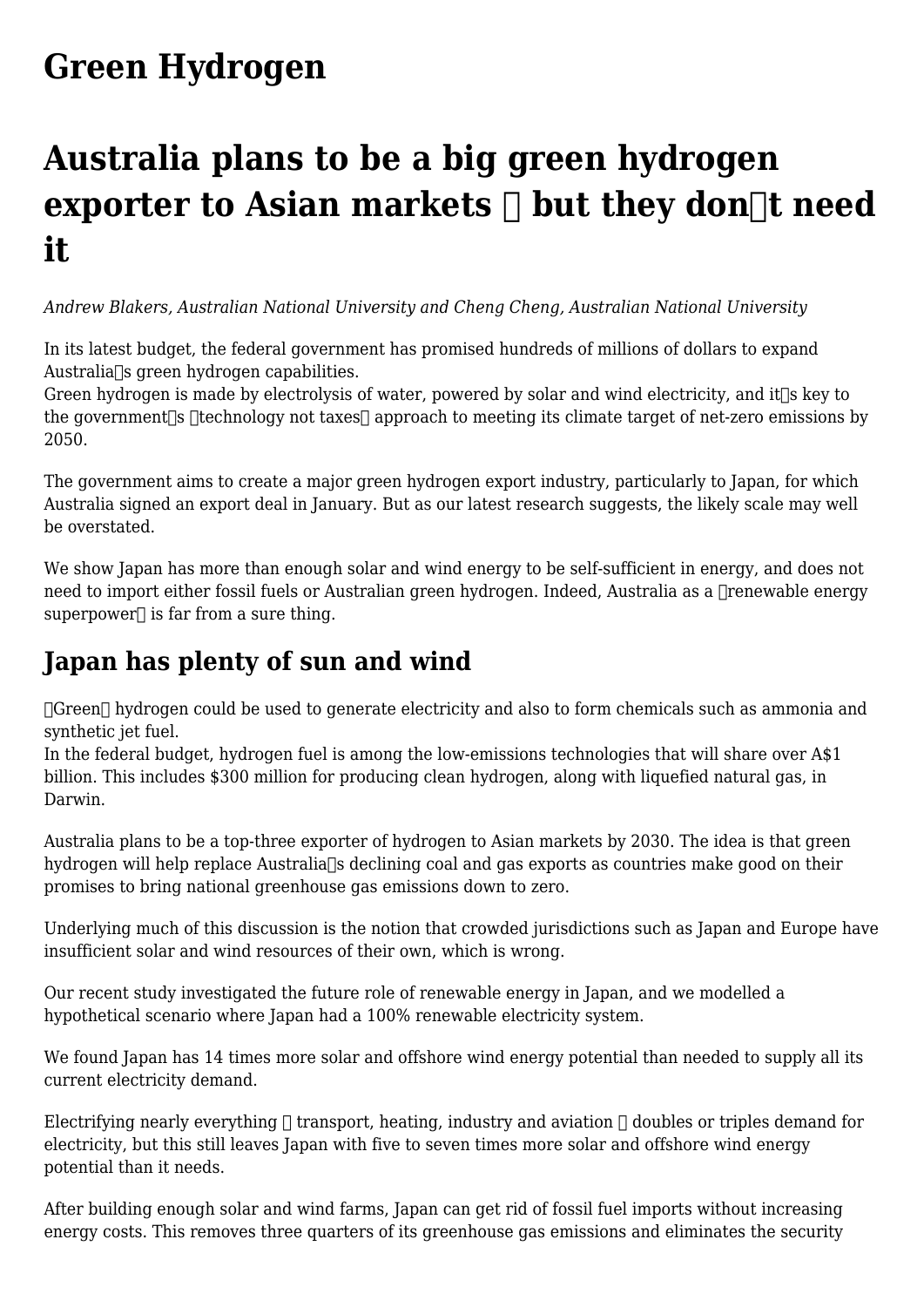risks of depending on foreign energy suppliers.

### **Japanese energy is cheaper, too**

Our study comprised an hourly energy balance model, using representative demand data and 40 years of historical hourly solar and wind meteorological data.

We found that the levelized cost of electricity from an energy system in Japan dominated by solar and wind is US\$86-110 (A\$115-147) per megawatt hour. Levelized cost is the standard method of costing electricity generation over a generator $\sqrt{s}$  lifetime.

This is similar to Japan<sup> $\sqcap$ </sup>s 2020 average spot market prices (US\$102 per megawatt hour)  $\sqcap$  and it $\sqcap$ s about half the cost of electricity generated in Japan using imported green hydrogen from Australia.

So why is it much more expensive to produce electricity from imported Australian hydrogen, compared to local solar and wind?

Essentially, it  $\sim$  because 70% of the energy is lost by converting Australian solar and wind energy into hydrogen compounds, shipping it to Japan, and converting the hydrogen back into electricity or into motive power in cars.

Thus, hydrogen as an energy source is unlikely to develop into a major export industry.

What about exporting sustainable chemicals? Hydrogen atoms are required to produce synthetic aviation fuel, ammonia, plastics and other chemicals.

The main elements needed for such products are hydrogen, carbon, oxygen and nitrogen, all of which are available everywhere in unlimited quantities from water and air. Japan can readily make its own sustainable chemicals rather than importing hydrogen or finished chemicals.

However, the Japanese cost advantage is smaller for sustainable chemicals than energy, and so there may be export opportunities here.

### **What about other countries?**

While large-scale fossil fuel deposits are found in only a few countries, most countries have plenty of solar and/or wind. The future decarbonised world will have far less trade in energy, because most countries can harvest it from their own resources.

Solar and wind comprise three quarters of the new power stations installed around the world each year because they produce cheaper energy than fossil fuels. About 250 gigawatts per annum of solar and wind is being installed globally, doubling every three to four years

Densely populated coastal areas  $\Box$  including Japan, Korea, Taiwan, the Philippines, Vietnam and northern Europe  $\Box$  have vast offshore wind resources to complement onshore solar and wind.

What is more, densely populated Indonesia has sufficient calm tropical seas to power the entire world using floating solar panels.

Will international markets need Australian energy for when the sun isn<sup>[1]</sup>t shining, nor the wind blowing? Probably not. Most countries have the resources to reliably and continuously meet energy demand without importing Australian products.

This is because most countries, including Japan (and, for that matter, Australia) have vast capacity for offriver pumped hydro, which can store energy to balance out solar and wind at times when they $\pi$ e not available. Batteries and stronger internal transmission networks also help.